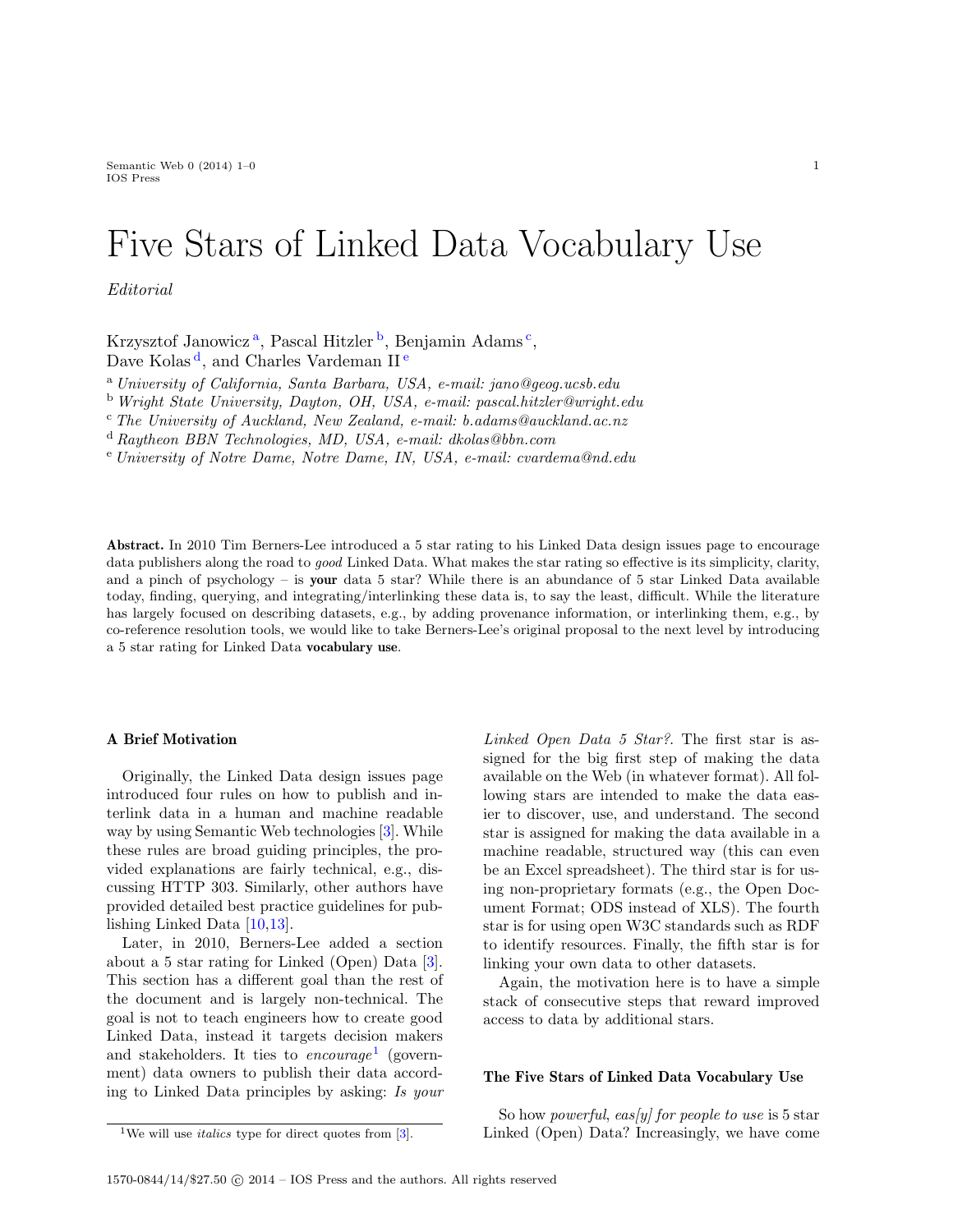

<span id="page-1-1"></span>Fig. 1. Spatial DBpedia relations between the city of Seattle and other typed entities.

to believe that 5 star Linked Data is just the necessary precondition to what we really need. Just converting a CSV file to a set of RDF triples and linking them to another set of triples does not necessarily make the data more (re)usable to humans or machines. Various reasons/challenges and potential solutions have been discussed in the literature; e.g., see [\[2,](#page-2-1)[8,](#page-3-2)[12,](#page-3-3)[14,](#page-3-4)[17\]](#page-3-5). Recently, for instance, a major effort has been undertaken to standardize provenance information about Linked Data [\[15\]](#page-3-6). Here, however, we focus on a less active but not less important aspect: vocabularies. We use the term vocabulary here in a very broad and inclusive sense and do not further distinguish between schemata, ontologies, lightweight vocabularies, and so forth. Consequently, examples of vocabularies include  $FOAF$ ,  $2$  DOLCE [\[7\]](#page-2-2), schema.org, or the SSN-XG [\[6\]](#page-2-3).

To give a concrete example, the statements

ex:HoratioNelson ex:diedIn ex:BattleOfTrafalgar. ex:BattleOfTrafalgar rdf:type ex:NavalBattle.

are using a vocabulary if ex refers to a resource that states that

ex:NavalBattle rdfs:subClassOf ex:Battle. ex:diedIn rdfs:subPropertyOf ex:participatedIn.

Similarly, stating that Horatio Nelson is of type foaf:Person is making use of the FOAF vocabulary.

<span id="page-1-0"></span>Interestingly, the original 5 star rating does not make any assumptions about the use of vocabularies. In practice, however, querying Linked Data that do not refer to a vocabulary is difficult and

Instead of proposing new rules for engineering good vocabularies, we introduce 5 stars for Linked (Open) Data vocabulary use to encourage data owners, engineers, and practitioners to publish and use vocabularies on the Web. Similar to Berners-Lee's stars, which do not refer to the quality of the data as such (e.g., accuracy), our star rating is not concerned with the quality of the vocabularies (e.g., their consistency).

- $-\star\star\star\star\star$  Linked Data without any vocabulary. Zero stars are assigned to 5 star Linked Data that do not refer to any Web-accessible description of the used vocabulary.<sup>[4](#page-1-3)</sup> For instance, 'LA temp 37.' may refer to a very cold night in the city of Los Angeles (in F) or a hot summer day (in C). LA is also the US postal abbreviation for Louisiana; so the statement could also refer to an average low temperature in the winter. Note that describing the dataset as being about 'temperatures of places' does not really help, i.e., using VoID [\[1\]](#page-2-4) is an important first start but does not replace a good vocabulary.
- There is dereferencable humanreadable information about the used vocabulary. This information can be a detailed Web page documenting the vocabulary, a PDF file, a simple listing with selected examples, or even merely contact information. The intention here is similar to the second and third star in the original rating. We would also categorize controlled vocabularies here, as well as thesauri, as long as they are expressed in (controlled) natural language, graphics, tables, and so forth.

understanding whether the results reflect the intended query is almost impossible. While there is a danger of over-engineering, a good vocabulary should restrict potential interpretations of the used classes and roles towards their intended meaning. Fig. [1,](#page-1-1) illustrates the fact that even in the presence of a lightweight ontology, querying even major Linked Data hubs, such as DBpedia [\[16\]](#page-3-7), is challenging. How would you phrase a SPARQL query for companies located in Seattle?<sup>[3](#page-1-2)</sup>

<span id="page-1-2"></span><sup>3</sup>Clearly, querying for all triples with roles that include Seattle and instances of Company is not a good solution.

<span id="page-1-3"></span><sup>4</sup>Though, visiting <http://lov.okfn.org/dataset/lov/> may give you half a star  $\mathbf{\hat{x}}$ .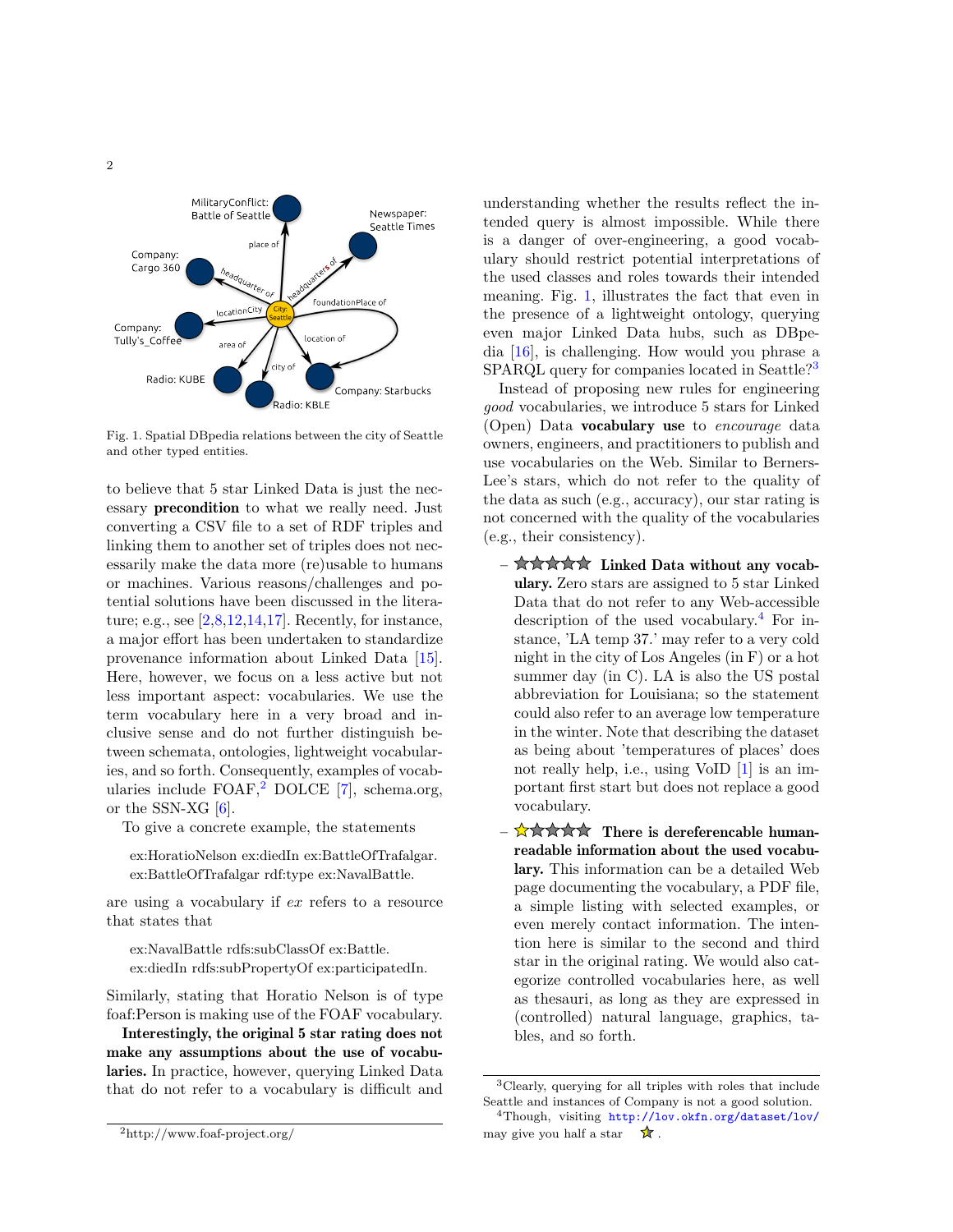- $-\sqrt{2\sqrt{2\pi}}$  The information is available as machine-readable explicit axiomatization of the vocabulary. Note that this is not restricted to a particular representation language. Ideally RDFS [\[5\]](#page-2-5), OWL [\[11\]](#page-3-8), RIF [\[4\]](#page-2-6), or related W3C standards are used which are part of the Semantic Web stack. This is comparable to Berners-Lee's 4 star data rating. It is interesting to note that this is the level where SW **reasoning** comes into play, e.g., by exploiting the transitivity of certain roles, or inferring the type of an entity based on the defined domains and ranges.
- $-\frac{1}{N}\sqrt{\sqrt{N}}\sqrt{\sqrt{N}}$  The vocabulary is linked to other vocabularies. We believe that explicit alignments, e.g., via subClassOf or equivalentClass axioms, are often better than direct reuse of external vocabularies but both are acceptable. When working with data providers and software engineers, we often observe that they prefer to have control over their local vocabulary instead of importing a wide variety of (often under-specified, not regularly maintained) external vocabularies.<sup>[5](#page-2-7)</sup> It is important to note that we refer to vocabulary-level links between classes and properties, not to links between individuals (e.g., via owl:sameAs).
- $-\frac{\sqrt{2}}{\sqrt{2}}\sqrt{\sqrt{2}}$  Metadata about the vocabulary is available (in a dereferencable and machinereadable form). This can be in form of the Ontology Metadata Vocabulary (OMV) [\[9\]](#page-3-9), Vocabulary of a Friend  $(VOAF)^6$  $(VOAF)^6$ , or other approaches. This can include information about the license model, contact person, last modification date, the used ontology language, the knowledge management methodology used to arrive at the vocabulary, and so forth.
- $-\frac{1}{\sqrt{2}}\sqrt{\sqrt{2}}\sqrt{\sqrt{2}}$  The vocabulary is linked to by other vocabularies. Note that this is the reverse of the 3-star rating, i.e., the links point in the opposite direction. This is the only star on which the creator of the vocabulary has limited influence as it reflects the external usage and perceived usefulness. However, since 4 star Linked Data vocabularies are more pow-

<span id="page-2-8"></span> ${}^{6}$ See <http://purl.org/vocommons/voaf>

erful, easy to use than vocabularies with fewer stars, they will more likely earn the fifth star in the future. As explained before, these links have to be on the vocabulary-level.

#### Is your Linked Data vocabulary usage 5 star?

# What's Next?

As a start, you could submit your next 5 star dataset and vocabulary to the Semantic Web journal's linked dataset descriptions or ontology de-scription calls.<sup>[7](#page-2-9)</sup>

## References

- <span id="page-2-4"></span>[1] K. Alexander, R. Cyganiak, M. Hausenblas, and J. Zhao, editors. Describing Linked Datasets with the VoID Vocabulary. W3C Interest Group Note 03 March 2011, 2011. Available from http://www.w3.org/TR/void/.
- <span id="page-2-1"></span>[2] S. Bechhofer, I. Buchan, D. De Roure, P. Missier, J. Ainsworth, J. Bhagat, P. Couch, D. Cruickshank, M. Delderfield, I. Dunlop, et al. Why linked data is not enough for scientists. Future Generation Computer Systems, 29(2):599–611, 2013.
- <span id="page-2-0"></span>[3] T. Berners-Lee. Linked data: Design issues, 2006. http://www.w3.org/DesignIssues/LinkedData.html.
- <span id="page-2-6"></span>[4] H. Boley, G. Hallmark, M. Kifer, A. Paschke, A. Polleres, and D. Reynolds, editors. RIF Core Dialect. W3C Recommendation 22 June 2010, 2010. Available from http://www.w3.org/TR/rif-core/.
- <span id="page-2-5"></span>[5] D. Brickley and R. Guha, editors. RDF Schema 1.1. W3C Recommendation 25 February 2014, 2010. Available from http://www.w3.org/TR/rdf-schema.
- <span id="page-2-3"></span>[6] M. Compton, P. M. Barnaghi, L. Bermudez, R. Garcia-Castro, O. Corcho, S. Cox, J. Graybeal, M. Hauswirth, ´ C. A. Henson, A. Herzog, V. A. Huang, K. Janowicz, W. D. Kelsey, D. L. Phuoc, L. Lefort, M. Leggieri, H. Neuhaus, A. Nikolov, K. R. Page, A. Passant, A. P. Sheth, and K. Taylor. The SSN ontology of the W3C semantic sensor network incubator group. Journal of Web Semantics, 17:25–32, 2012.
- <span id="page-2-2"></span>[7] A. Gangemi, N. Guarino, C. Masolo, A. Oltramari, and L. Schneider. Sweetening ontologies with DOLCE. In A. Gómez-Pérez and V. R. Benjamins, editors, Knowledge Engineering and Knowledge Management. Ontologies and the Semantic Web, 13th International Conference, EKAW 2002, Siguenza, Spain, October 1- 4, 2002, Proceedings, volume 2473 of Lecture Notes in Computer Science, pages 166–181. Springer, 2002.

<span id="page-2-7"></span><sup>5</sup>The same observation was recently highlighted by Oscar Corcho <bit.ly/1hKVj2F>.

<span id="page-2-9"></span><sup>7</sup> <http://semantic-web-journal.net/authors#types>